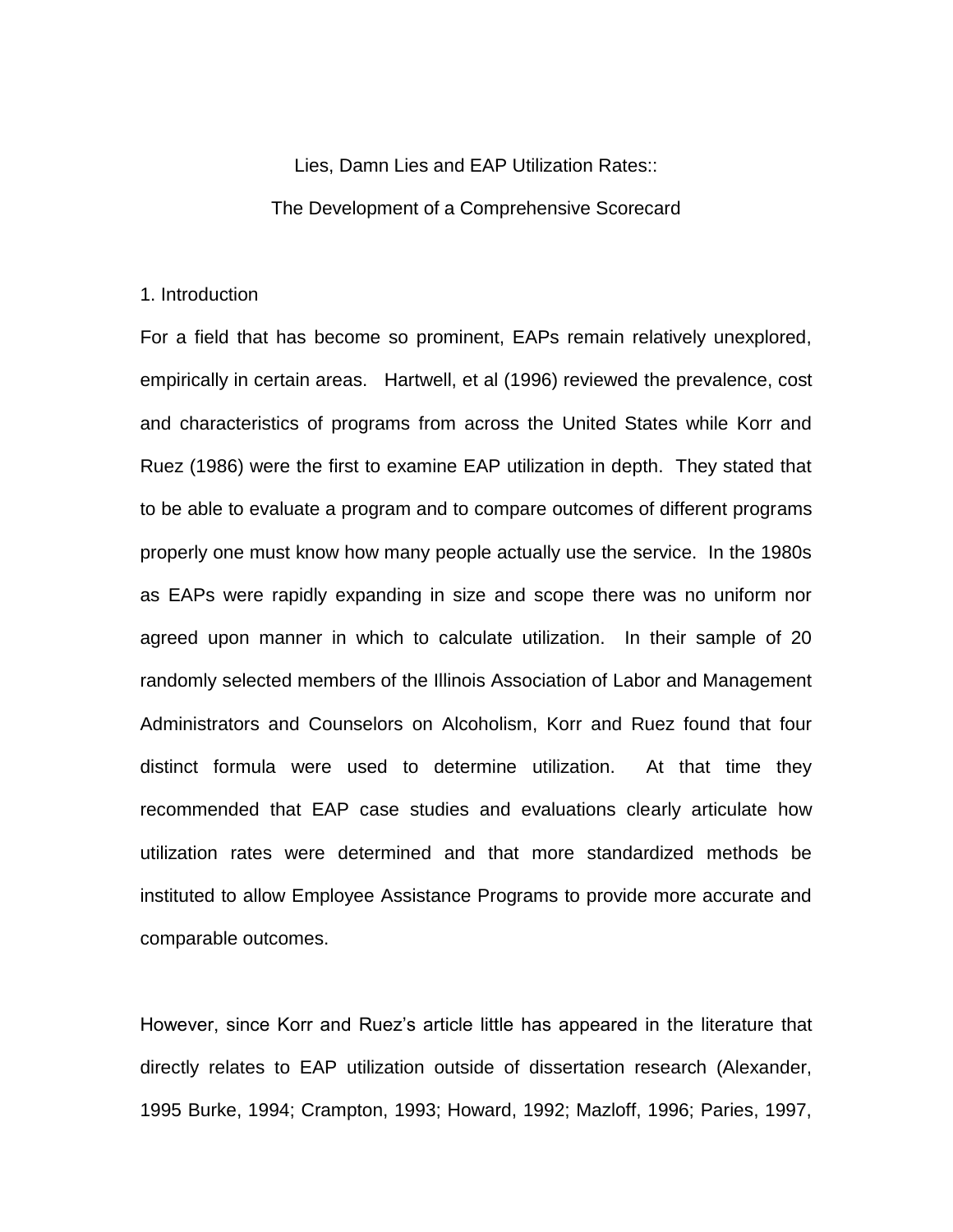and Sweeney, 1995) or as one component of a larger examination of Employee Assistance Programming (Csiernik, 1998; 1999; Csiernik, et al, 2001, French, et al, 1995; and Rodriguez and Borgen, 1998). Poverny and Dodd (2000) did conduct a follow-up study of a university EAP to examine differences in how the program had evolved. They found that nine years after the initial examination of the EAP that differences in use by gender, ethnicity and employee status had occurred though the overall utilization pattern and problem profile had changed very little. Leong and Every (1997) investigated the relationship between utilization rate and how counselling services were delivered. They found that there was greater rates of EAP use when professionals internal to the organization and acculturated with the organization's needs provided assistance rather than when counselling was provided by external third party clinicians. As well, Zarkin et al, (2001) recently studied the impact of an enhanced model of workplace-based intervention on EAP utilization. They noted that their intervention increased not only overall program utilization but also utilization by women, minorities and white males. However, Korr and Ruez's original concerns remain. Is there any consistency in how utilization is being defined and used, not only in the literature but also more importantly, in the field itself? The Employee Assistance Program Association (EAPA), an international voluntary professional body, based in the United States, has also recently become more concerned with this question. The EAPA measurements subcommittee offered two alternative utilization formula each with three definitions to its membership in attempting to bring some clarity to this issue and uniformity in reporting (Blair,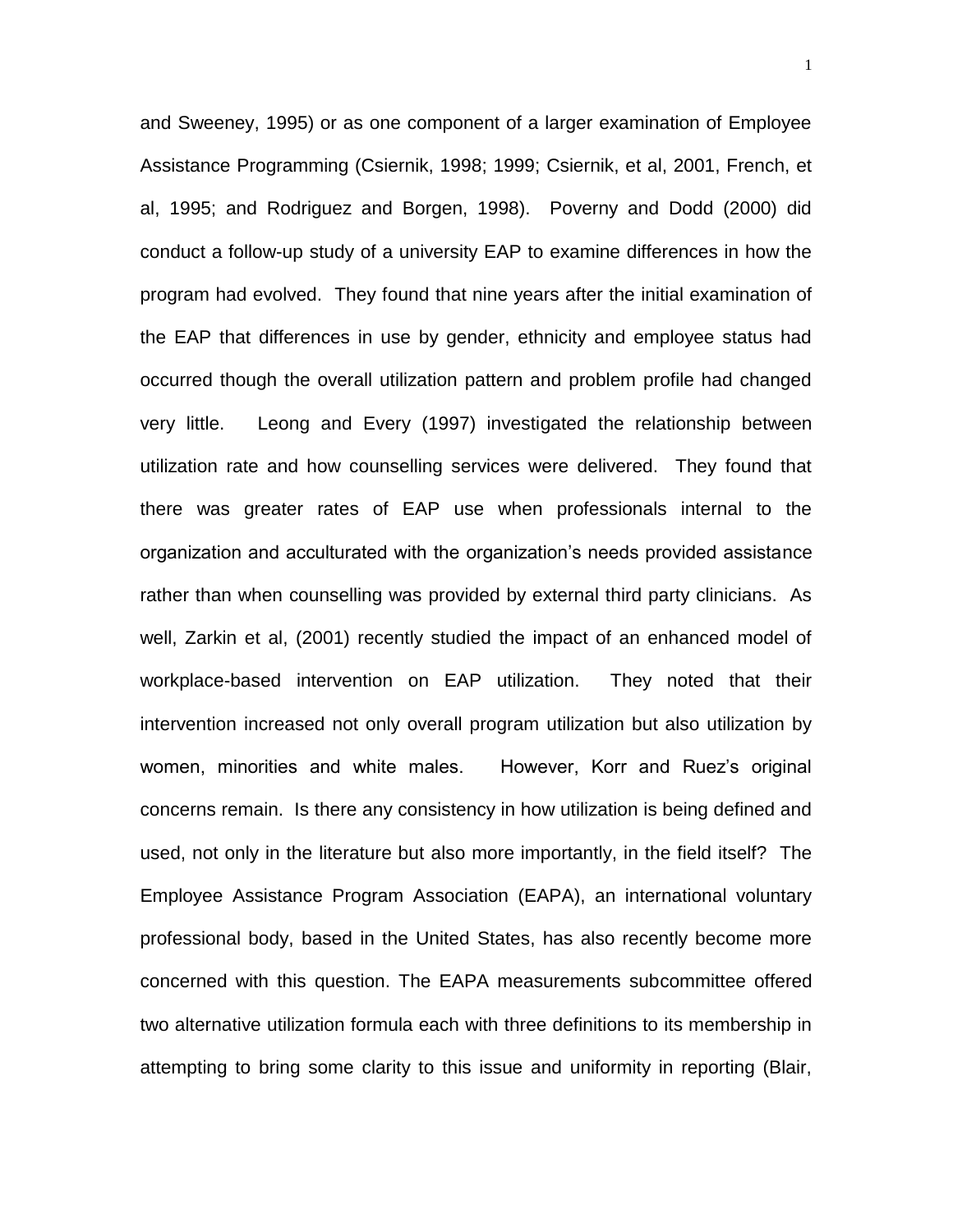1999). However, the core question remains unanswered. How is utilization currently being defined and used in the Employee Assistance Program field?

#### 2. Methodology

A four-page survey was developed in conjunction with a national advisory committee of 21 persons representing labor, management and service providers as part of a larger study on Employee Assistance Programming in Canada. Along with basic demographic information the instrument asked who initiated the EAP, who provided services, the program's components along with how a case and how utilization were defined and the EAP's actual utilization rate. Four hundred English language surveys were distributed across Canada in 2000-2001 with the assistance of provincial and regional EAP associations. Of those 154 were returned while 12 were undeliverable for a response rate of 39.7%. Of the 154 respondents, 102 (66.2%) provided information concerning their actual utilization rate and how it was calculated.

## 3. Results

## i. Utilization Rates

Overall, the mean utilization for the 102 companies from across Canada with active Employee Assistance Programs was 9.2% with a median of 8.4%, and a mode of 10.0% (n=13). Utilization ranged from 1.0% for an Alberta hospital and an Ontario forestry company to 30.0 % at Dana Canada, an Ontario manufacturing company. The influence of a range of variables on utilization is highlighted in Table 9.1. There was slightly greater utilization among private sector companies than public sector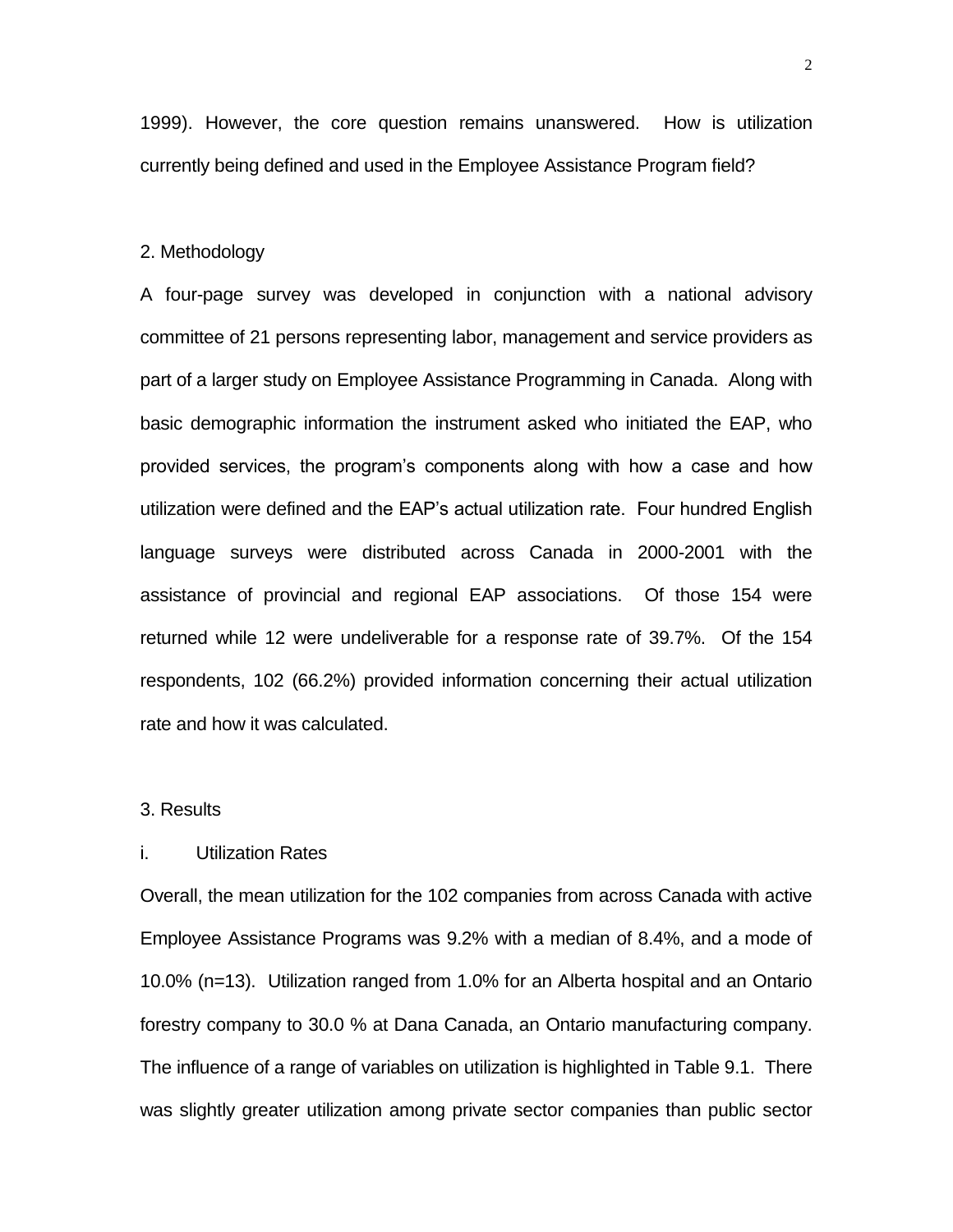organizations (1a) while utilization of EAP services was greater in unionized settings than in non-union environments (1b). When unions were involved in establishing the programs either alone or in conjunction with management, utilization was greater than when management or the medical department alone initiated the program (1c). As well, utilization was also greater in organizations where representatives of labor continued to be involved in the program's maintenance and development through involvement in a joint labor-management committee (1d).

One of the most contentious and debated issues within the EAP field is how assistance should be delivered. There are three basic ways to provide EAP services, with volunteers who work for the organization, paid professional staff who work for the organziation or by professional counselors who work for a third party private external provider. The results of this survey found that utilization rates were greater when volunteers were involved with virtually no difference between the mean utilization rates of internal and external professional counselors. However, when social workers employed by the organization were separated from occupational health nurses and human resources staff, counselling use increased from a mean of 9.1% to 9.7% (1e). This supported the findings of Leong and Every (1997) who had also reported that internal–based EAP assistance produces greater utilization than when a counselor or counselling agency outside the workplace provides the help. A second contentious issues along with who should provide services is how much service should be allowed to be provided. In this study 56 organizations capped the amount of counselling a client could receive while 45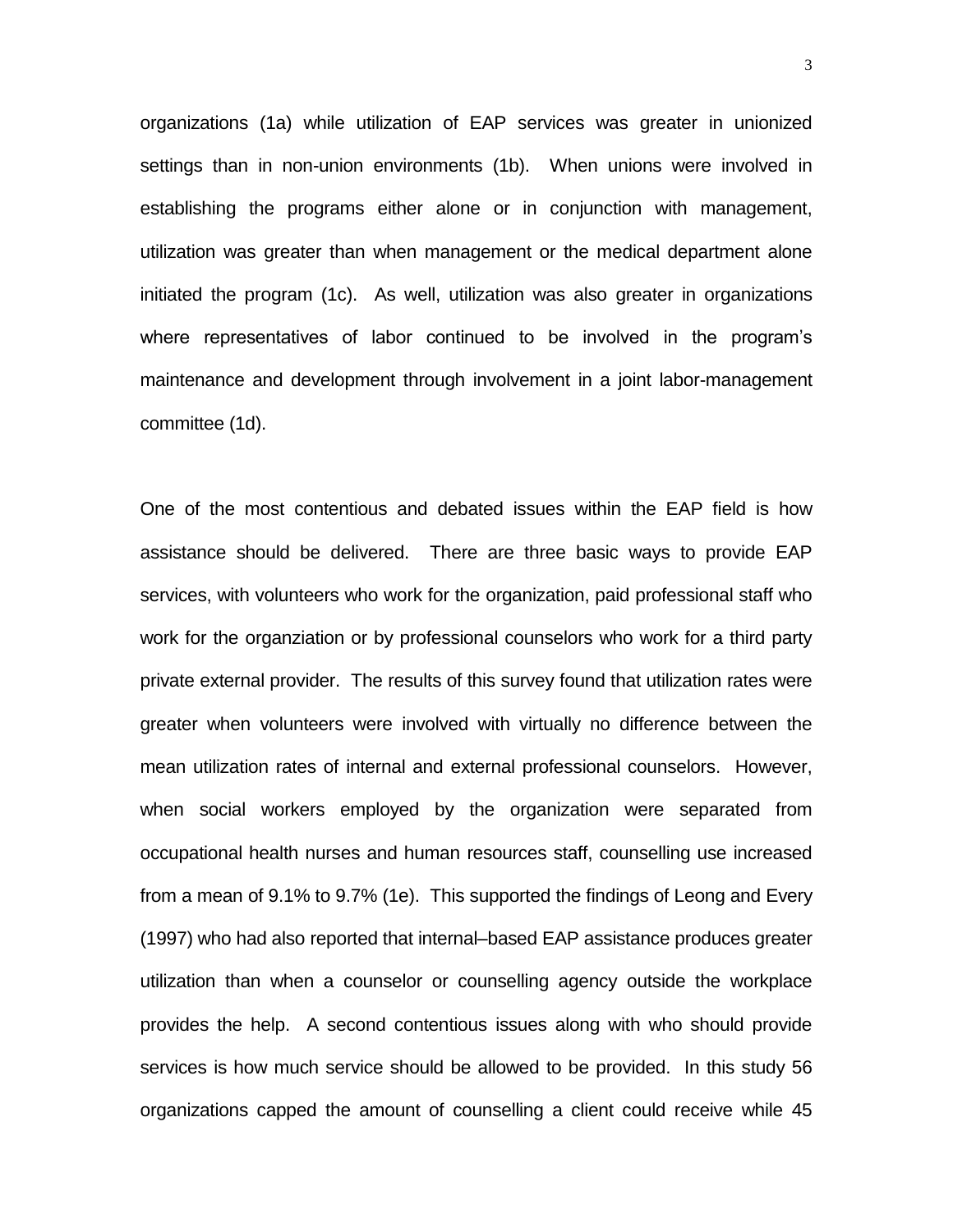allowed for unlimited access. Organizations that did not artificially limit the use of their EAP had a greater mean, median and mode than those with a formal limit on access to counselling (1f).

It was observed that in organizations that have taken the time to create a distinct EAP policy to govern and monitor the program that utilization rates were on average greater than for those companies that did not have a policy (1g). Likewise, and not surprisingly, if there was some type of promotional campaign, held at least once a year, highlighting the existence of the EAP, these programs, on average, were more used than those that were not marketed to employees and/or their family members (1h). Finally, and perhaps most interestingly and least explainable was the discovery that as one moved from east to west across Canada, EAP utilization increased (1i).

## ii. Defining Utilization

Organizations were asked not only what their utilization rate was but how the concept of utilization, itself, was defined. One hundred and fifty-four companies completed the original survey but only 102 (66.2%) responses regarding utilization were obtained. Of the non-respondents 19 (12.3%) organizations provided no answer. Another 15 (9.7%) had their third party external service provider define utilization and thus were unsure how this was done and what it was, ten (6.5%) simply did not calculate utilization while six (3.9%) stated they did not know how to determine utilization. Of the 102 companies that did report a utilization rate there were 19 different calculations used (Table 9.2).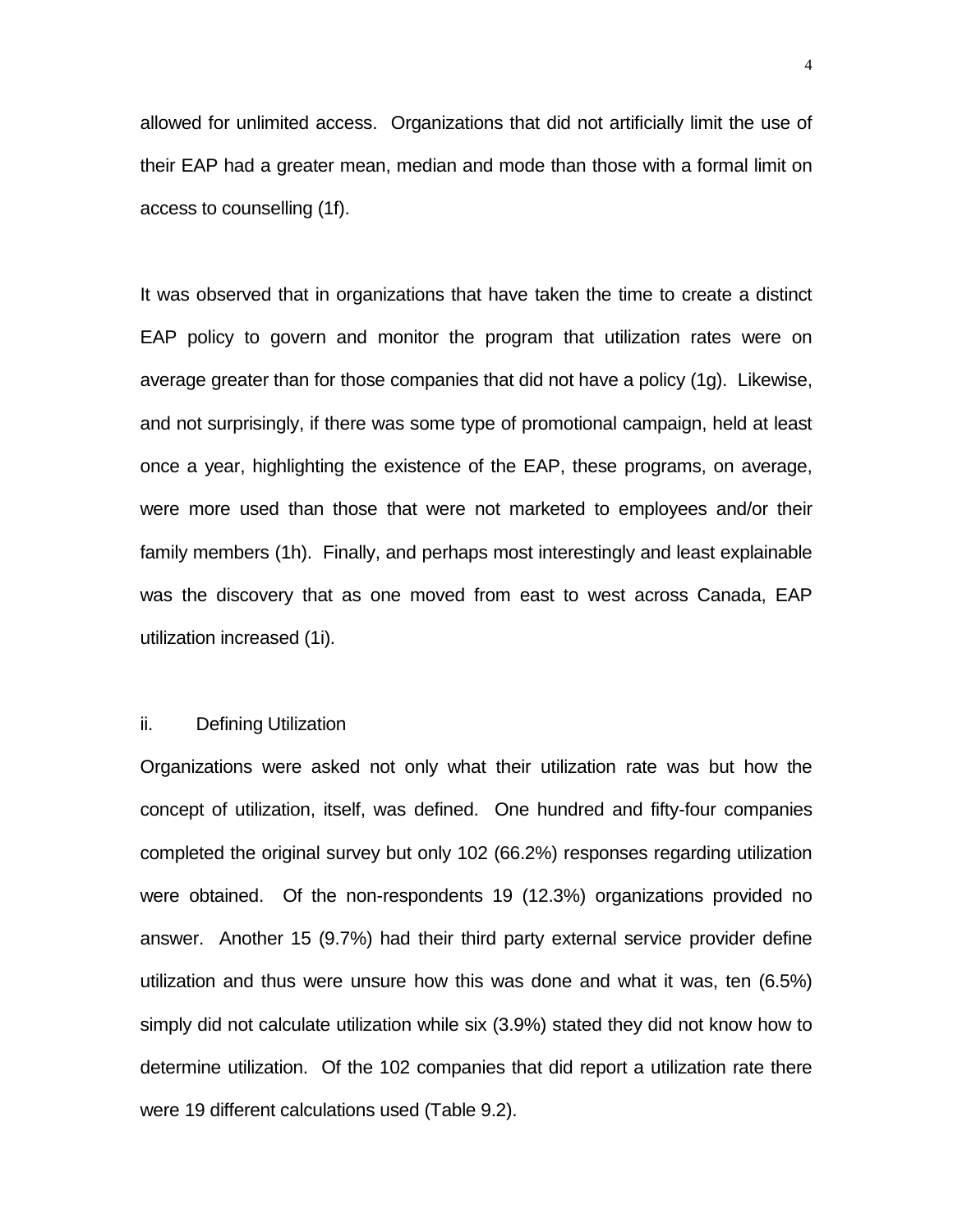For those organizations that calculated utilization the most commonly used formula was new files per year by the number of employees (n=39). This was followed by family members plus employees using the EAP divided by the total number of employees (n=21), and then total number of employees using the EAP divided by total number of employees in the workforce, even though family members had access to the counselling and assistance offered by the program (n=14). In this latter case, family members were not factored into either the numerator or the denominator. Only one organization that counted family members using the EAP also considered the number of family members in the denominator while another organization calculated utilization rate by dividing new cases into the total number of households represented by the workforce. As well, four companies included not only family members and employees but also retirees though they divided this total only by the actual number of employees, though again one company that counted retirees in the numerator also factored them into the denominator to obtain their utilization calculation. Seven organizations determined utilization by dividing the number of referrals by the number of employees while three used counselling sessions as the numerator. Other utilization calculations reported in the survey were based on individual and group counselling sessions, families per year, hours of counselling provided, number of visits, and new cases.

Three organizations, recognizing the complications involved in determining an accurate utilization rate actually used two separate calculations. Of these three companies, two determined an employee only utilization rate along with a utilization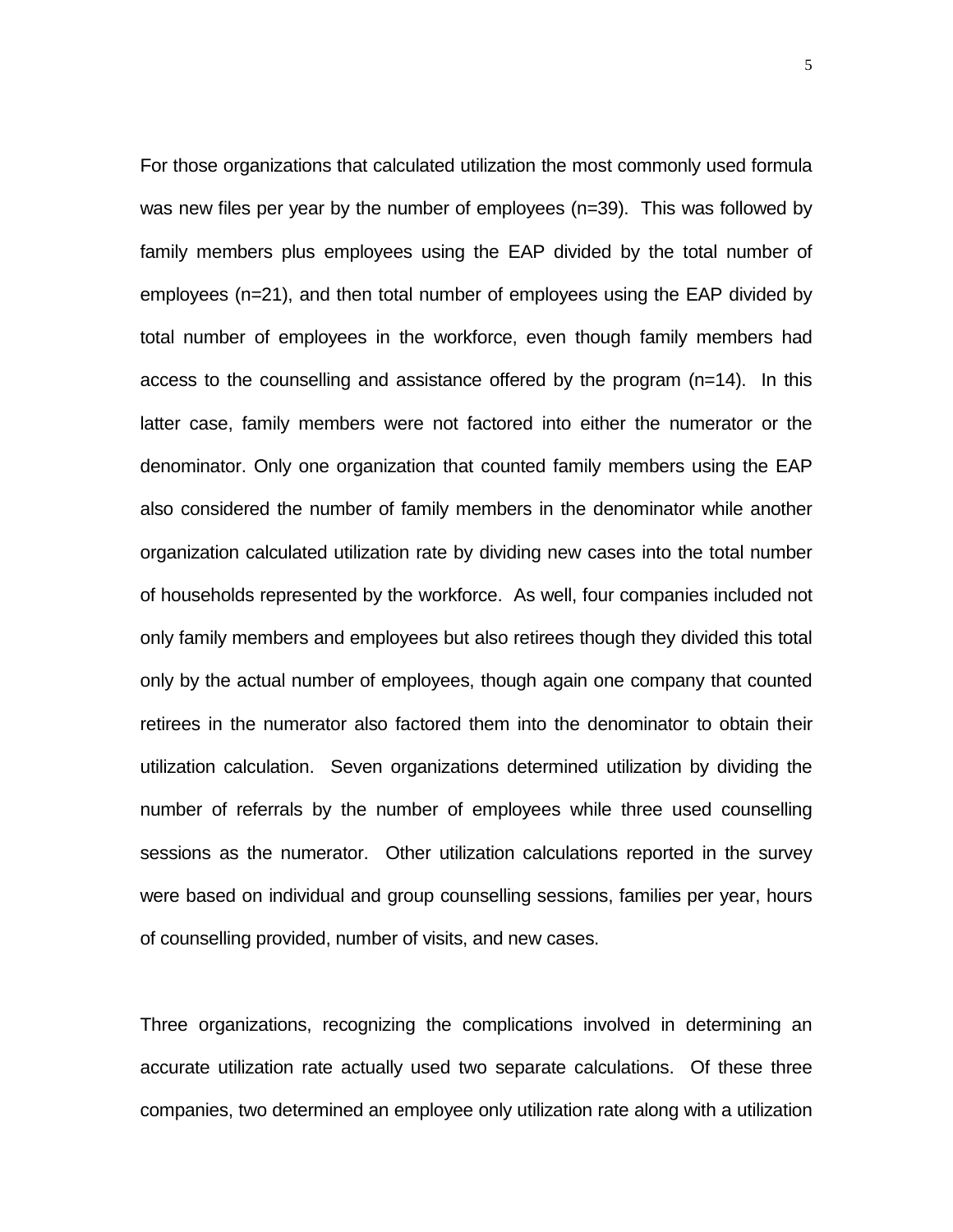rate that considered use by family members. The third company was interested not only in use but also in the rate of contact. However, perhaps the most telling response was from the respondent who stated:

> "Our utilization rate is actually a guess. I tend to focus more on costs."

Further complicating this is that how a case is defined is as complicated, confused and unreliable as are the formula used to calculate utilization.

# iii. Defining a case

Organizations were asked not only to report on utilization rates but also on the base determinant of this calculation, what is a case. As is illustrated in Table 9.3, the ambiguity of what a case is was as significant as that of defining utilization, further minimizing the empirical value of this measurement tool.

There were fewer no responses (8), do not know (6) and do not calculate (2) than with utilization rate. However, 20 companies stated in their reply to how you define a case, that it was defined by their service provider while six stated that it varied. The most frequent reply (n=32) to this open-ended question was that one new case was defined as either one new individual client or as one new family. For 31 organizations a phone intake was equivalent to a visit and would trigger the opening of a case while for 18 organizations a case necessitated an actual face-toface counselling session. As well, one food sector organization in Alberta only considered a meeting as a case if some type of treatment plan was developed.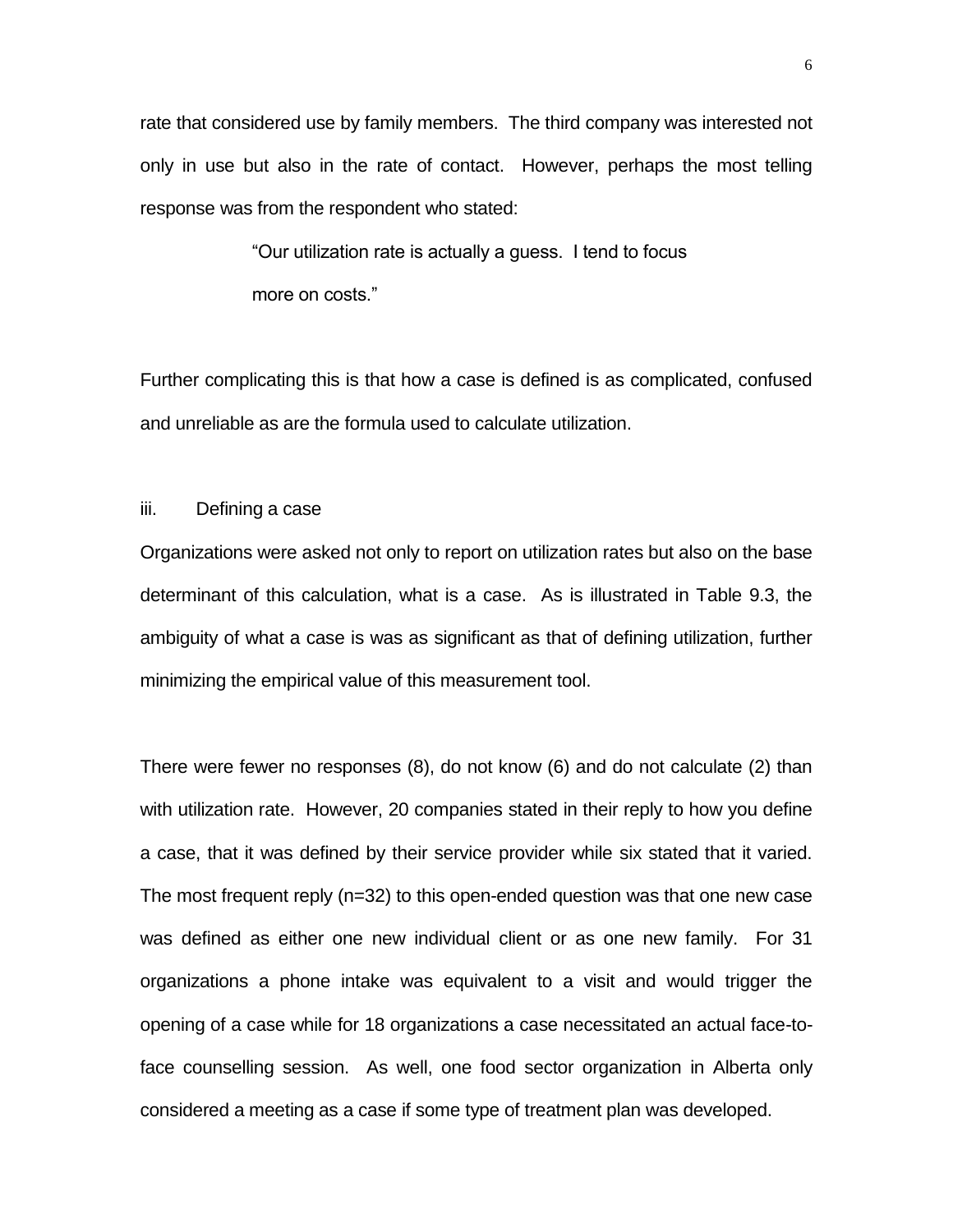Different lengths of phone contact triggered a case for other organizations. For one company it had to be at least 45 minutes of phone contact before it was considered a case, while for a second four phone calls was equivalent to one visit while five companies responded that a minimum of fifteen minutes of contact constituted a new case.

Seven different organizations from various parts of Canada stated that they determined a case by the number of people that presented for counselling. For each of these companies two individuals from the same family would count as two cases, if five family members were seen it would constitute five distinct cases. Contrarily, three companies simply viewed family members as extensions of employees and did not count them independently while one company stated that if a couple comes together it is one case but if they are also seen apart it became two cases in determining the utilization rate.

Five organizations stated that if they assisted the same client with two different problems in one year, that it would constitute two cases. It is hypothesized that this is one mechanism used to overcome the restrictions of service caps. Another organization reported that after every twelve hours of counselling they considered the situation a new case that again could be a creative way to circumvent capping of services for clients still in need of counselling. A third scenario that two organizations employed may too have arisen as a response to the capping of services. In these organizations if a client's case was closed but the client returned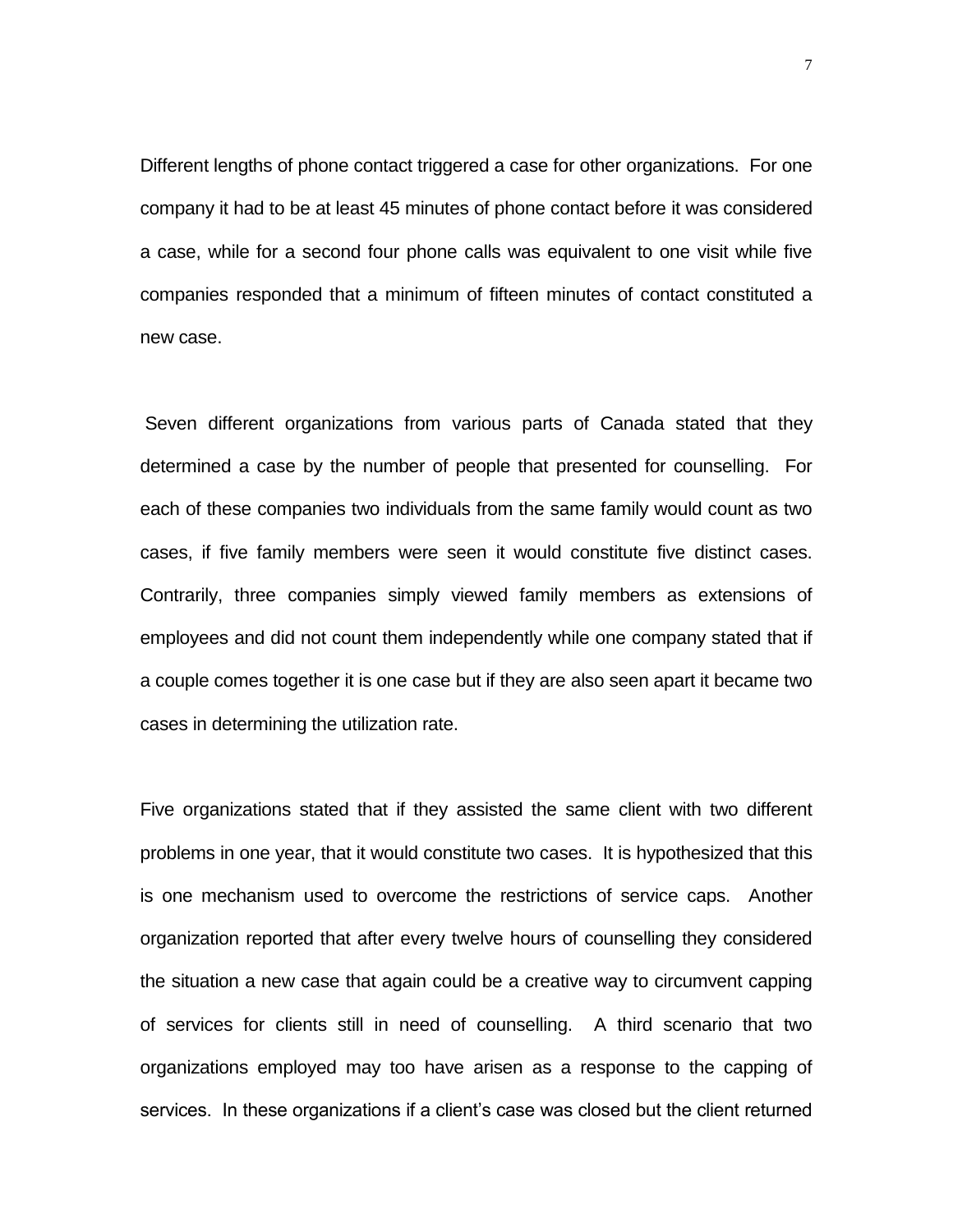at some later time in the same year it was considered as a new case and the client became eligible for a new block of counselling sessions. This could be one response by counselors to employ who are no longer being paid by the counselling hour but by the head. Thus, if more heads are counted more counselling can be supplied to the client and the counselor can claim remuneration from the third party provider who is coordinating the provision of clinical services.

#### 4. Discussion

In quantitative research knowing how to count is a rudimentary necessity. However, in the multi-million dollar, multi-disciplinary, unregulated field of EAP, one that continues to grow globally, this fundamental concept is lacking. Utilization rates are regularly used to compare organizations ability to assist employees, they are used in assessing what model of assistance should be used in certain situations, if additional program promotion or development is required and utilization is also used as a foundation evaluative tool. In the mid 1980s Korr and Ruez reported that EAP utilization was being calculated in a variety of different ways and advocated for uniformity in the field, something that at least one EAP body is also currently proposing (Blair, 1999). However, nearly two decades after their article appeared in the literature, the employee assistance field appears to be no closer to any type of agreement on how to measure utilization. This review appears to indicate that at the present time, for research purposes, that the calculation and use of utilization rates has restricted value and may even be a futile exercise for when how this statistic is derived is examined, it appears as if we are comparing apples with kumquats.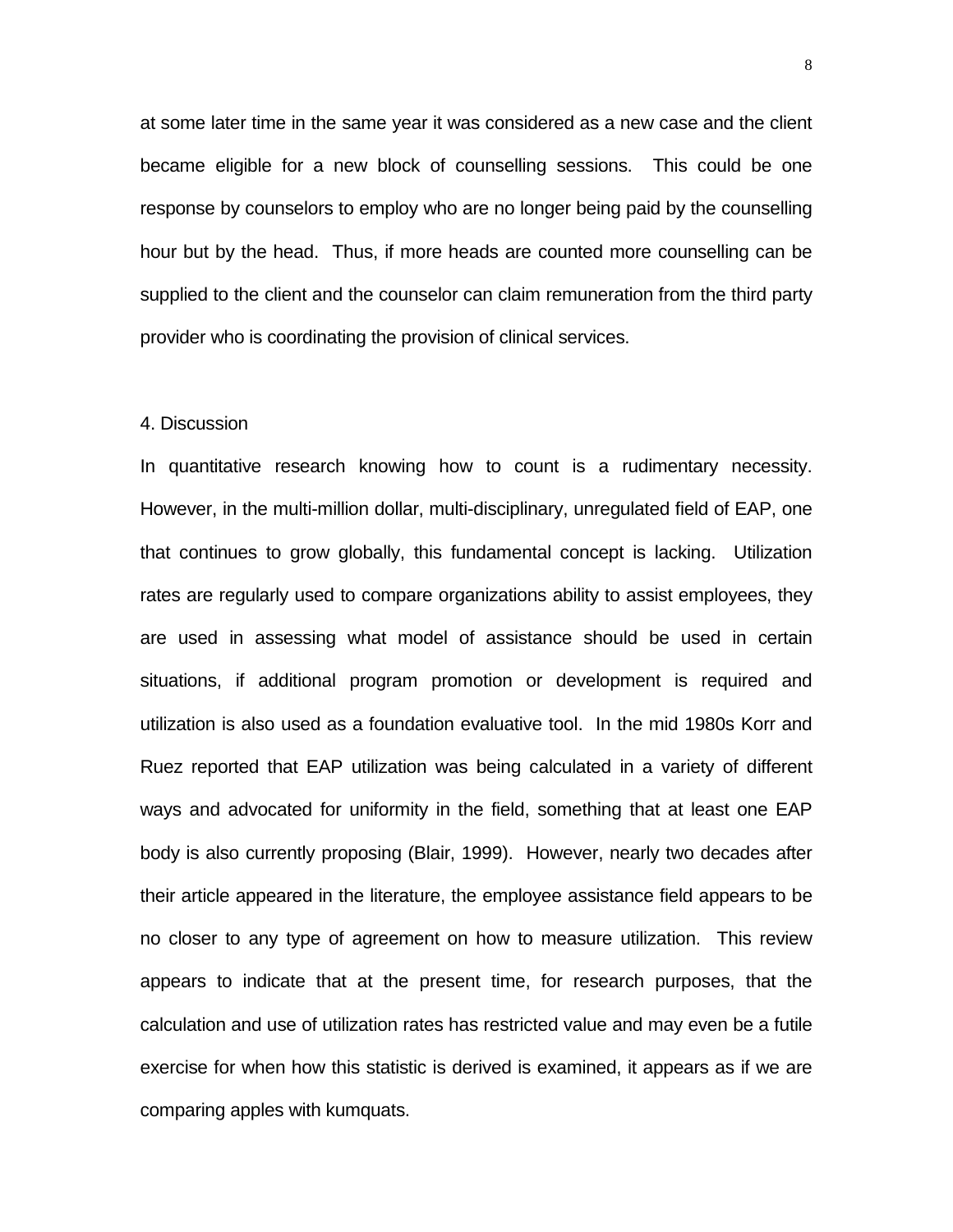Despite these limitations, utilization could still be used in some instances internally or in case study research to compare how a single program is progressing and developing, if the same method of calculation is used from year to year as was done in Poverny and Dodd's (2000) research. Unfortunately, not even this is a certainty for a minority of companies reported that a third party establishes and calculates the utilization rate for their EAP and they have no idea how it is done, only that they receive the supposedly reliable and valid calculation regularly. One reason for the ambiguities in defining a case may arise from the cost driven exercise of capping counselling services that employees are entitled to receive. Some counselors and perhaps even some organizations may be attempting to circumvent this artificial limit on access to counselling through creative record keeping. While this act may constitute an attempt at moving to client-centered practice that meets the needs of the client and ultimately the company, it can play havoc with attempting to ascertain actual program use and need.

What perhaps is most disturbing is that these numbers are actively used for a variety of vital industry functions. The numbers themselves are simply counts of the activities for a specific time period for a specific organization. However, they are important in that they serve to drive clinical and business goals pertaining to the EAP. Differences in how the information is collected may affect the quality of the service delivered to employees. Perhaps one reason that there is little literature on utilization is because researchers have realized it has little validity and reliability. However, perhaps it is because there is so little research and formal reporting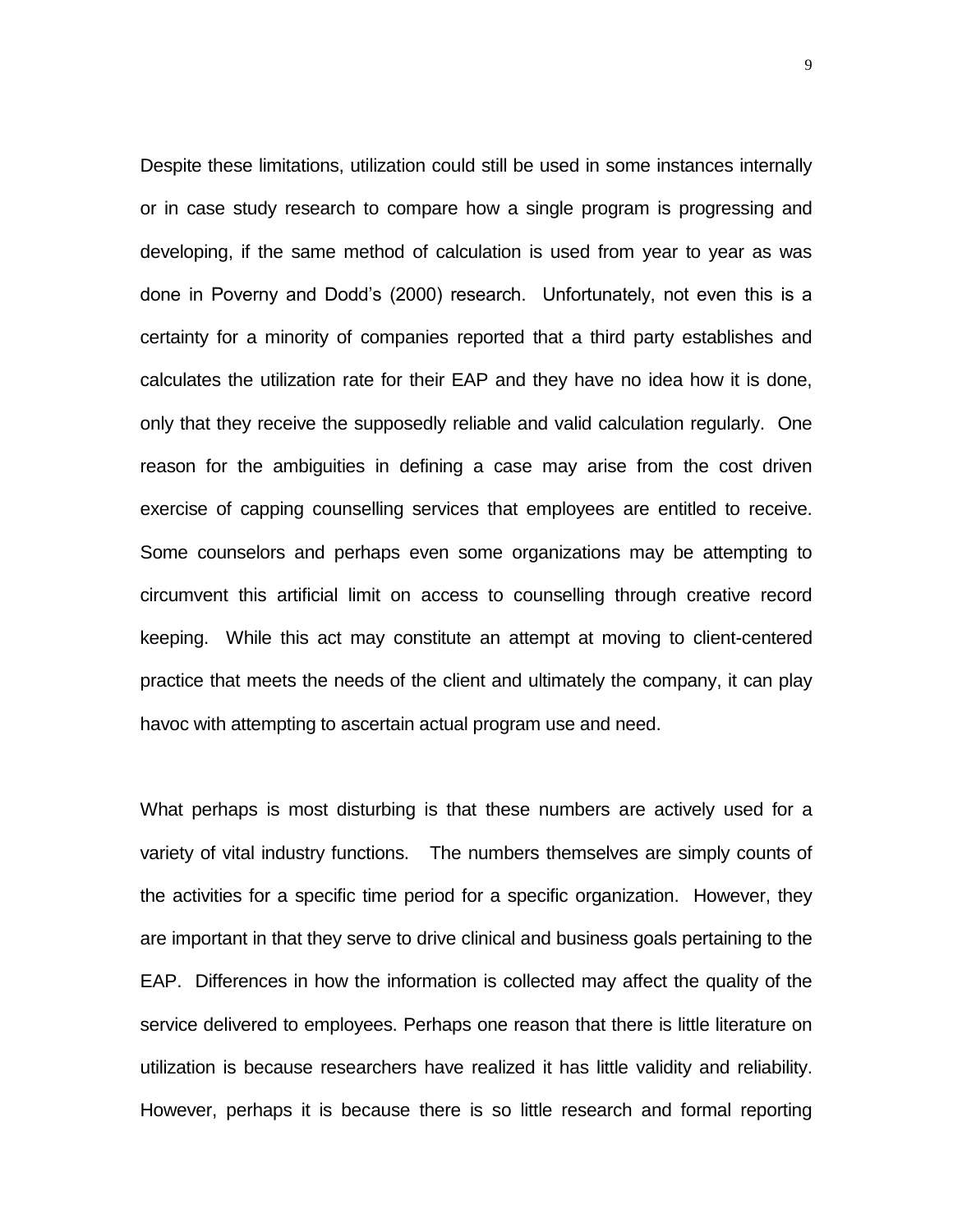conducted in this area and that providing EAP services has become such a competitive field that this lack of accountability has been allowed to occur. Utilization rates are used when third party providers bid on contracts, and when public and government EAP contracts go to open tender bidding. They are used when the debate occurs around by whom and how EAP services should be provided, internally or externally. They are used in monitoring programs, justifying programs, in cost-benefit analysis and in process evaluations and to request or demand better service provision. Yet as this study appears to indicate, what appears to be worse than lies and damn lies is the use of EAP utilization statistics in any type of empirically based argument.

## 5. The EAP Utilization Scorecard

What then can be done? The Employee Assistance Program Association has made recommendations for a new statistic but perhaps what is required rather than a single number is a scorecard so that utilization is viewed in the broadest possible context of EAP service provision. Table 9.4 outlines an example of such an elaborate chart that would better capture the range of programming activities offered to employees and their family members. While this recommendation is considerably more complicated than using one single number it does provide an organization with a more comprehensive understanding of what is occurring within their EAP and just as importantly what is not. As well, it has the potential to be used as a beginning point of more thorough evaluations.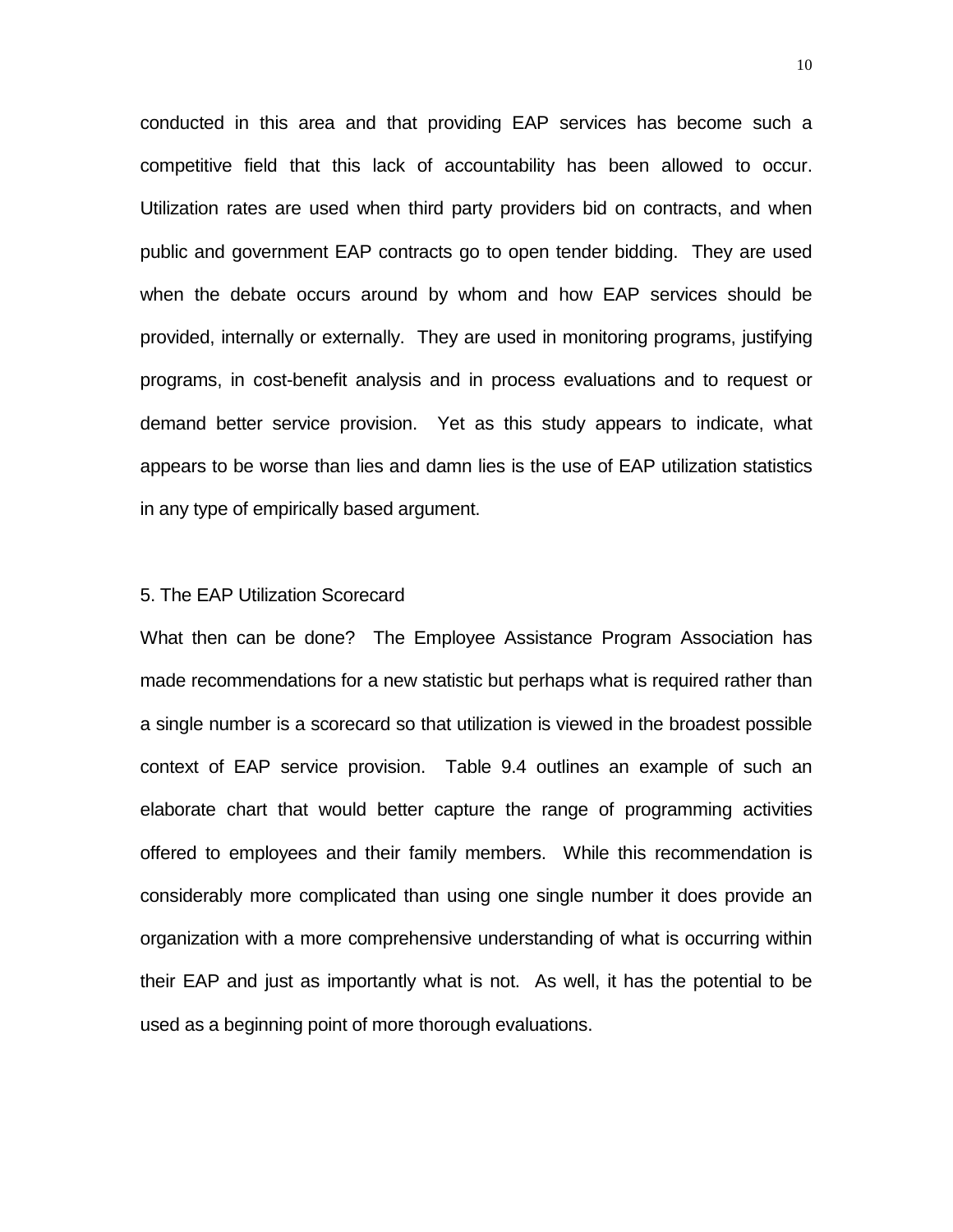Rather than being concerned about what is a case or a file, total number of contacts are the focal point of the EAP Utilization Scorecard and are explicitly stated. Total number of employees is a key variable (Ne). However, it does need to be recognized that this too is a dynamic value and depending upon the flux of an organization the number would change to some degree throughout the year. Thus, the recommendation is to use the total number of employees at the end of the year in which the report is being generated. However, the figure that would be even more accurate and thus more valuable would be the total number of persons eligible to use the EAP (Np). This would include not only employees, but also retirees and family members though employees who have been terminated or laid off could also be included. While this is a value that few EAPs have ready access to it is possible to obtain as a few organizations are currently using this in their utilization calculation (see Table 9.2). As well, its presentation underscores a key weakness of current EAP utilization rates while making us more attune to the entire population of persons eligible and actually using programs.

The EAP Utilization Scorecard next requires the number of employees that contacted the EAP (E). This value is comprised of the number of employees who used the EAP through face-to-face (E1), telephone (E2) and e-counselling (E3) sessions. The average number of sessions per employee could then be easily derived by totaling the three and dividing by the total number of employees who contacted the EAP (Ea=(E1+E2+E3)/E). A similar process is repeated for retirees (RE) and family members (F). If an EAP does not provide services to the group the calculation is simply omitted. However, the presence of these options on the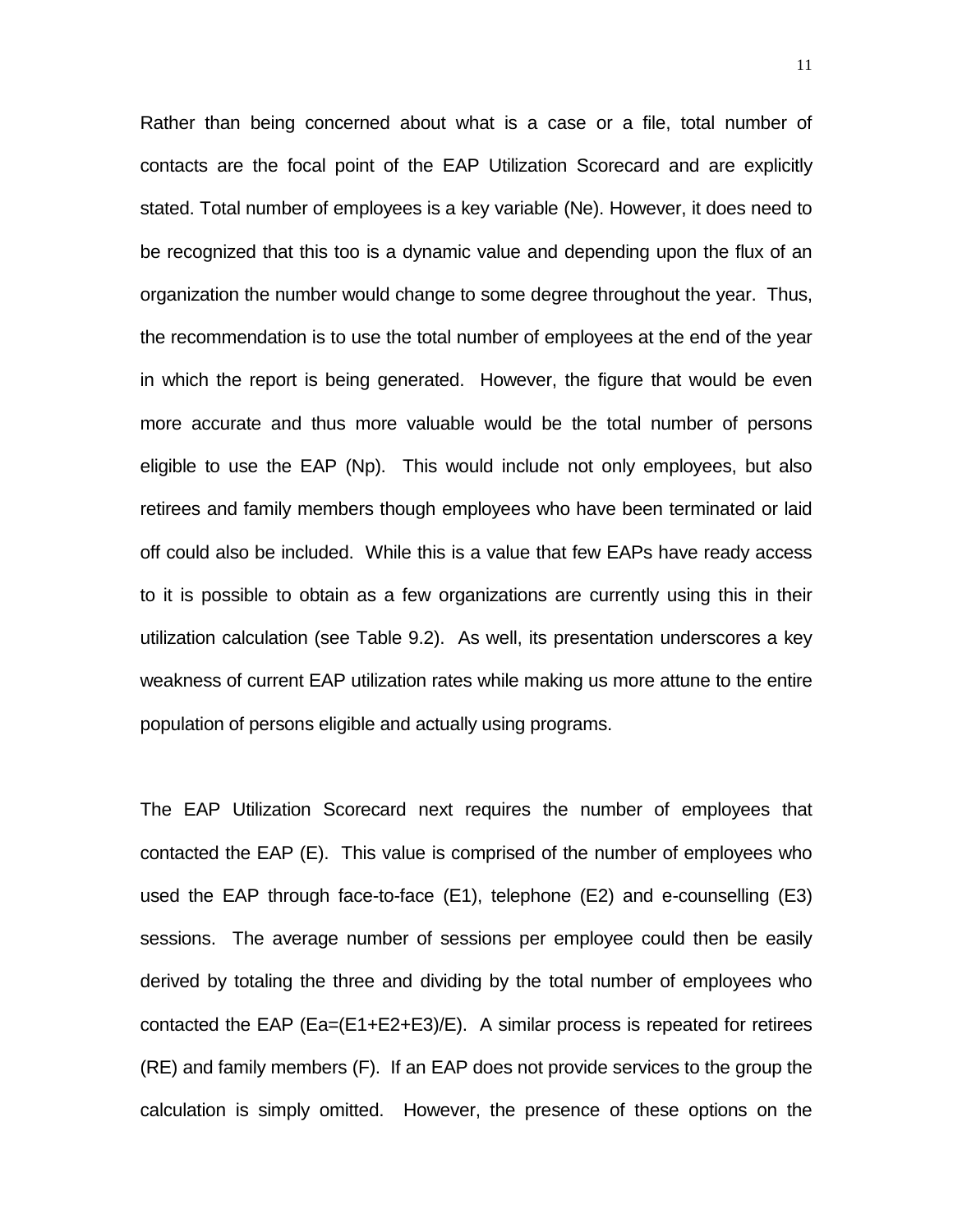scorecard serves as a question if these individuals should have access to the EAP if they currently do not. The scorecard also formally documents additional services provided by the EAP that are frequently omitted when considering program utilization. This includes group counselling (G), critical incident debriefings (D), manager and department consultations and mediations (CM), educational seminars and workshops (S), peer referral contacts (RA) and telephone inquires (T). Average number of contacts may be derived for each of these program components to indicate how much reach each service is having.

Typically EAPs provide one utilization number while the EAP Utilization Scorecard has three. The first would be total utilization rate (TUR) that combines the total number of counselling contacts by employees (E), retirees (R) and family members (F) and divides them by the total number of employees (Ne). This is the value that is currently typically used when an organization states its utilization rate. Of course this remains an inaccurate number, as the denominator should actually be total number of persons eligible to use the EAP (Np). Nonetheless, a basic utilization number for internal and external comparative purposes can be calculated. To this is added the more precise employee EAP utilization rate (EUR=E/Ne). However, what is more telling is the new EAP penetration rate (PR). This variable combines primary, secondary and tertiary prevention indicating the depth of EAP involvement within the organization. It is a value that not only highlights crisis and counselling contacts but also the proactive and preventative efforts of the EAP by including consultations, mediations and educational and preventative workshops and seminars plus peer and telephone contacts. The calculation would be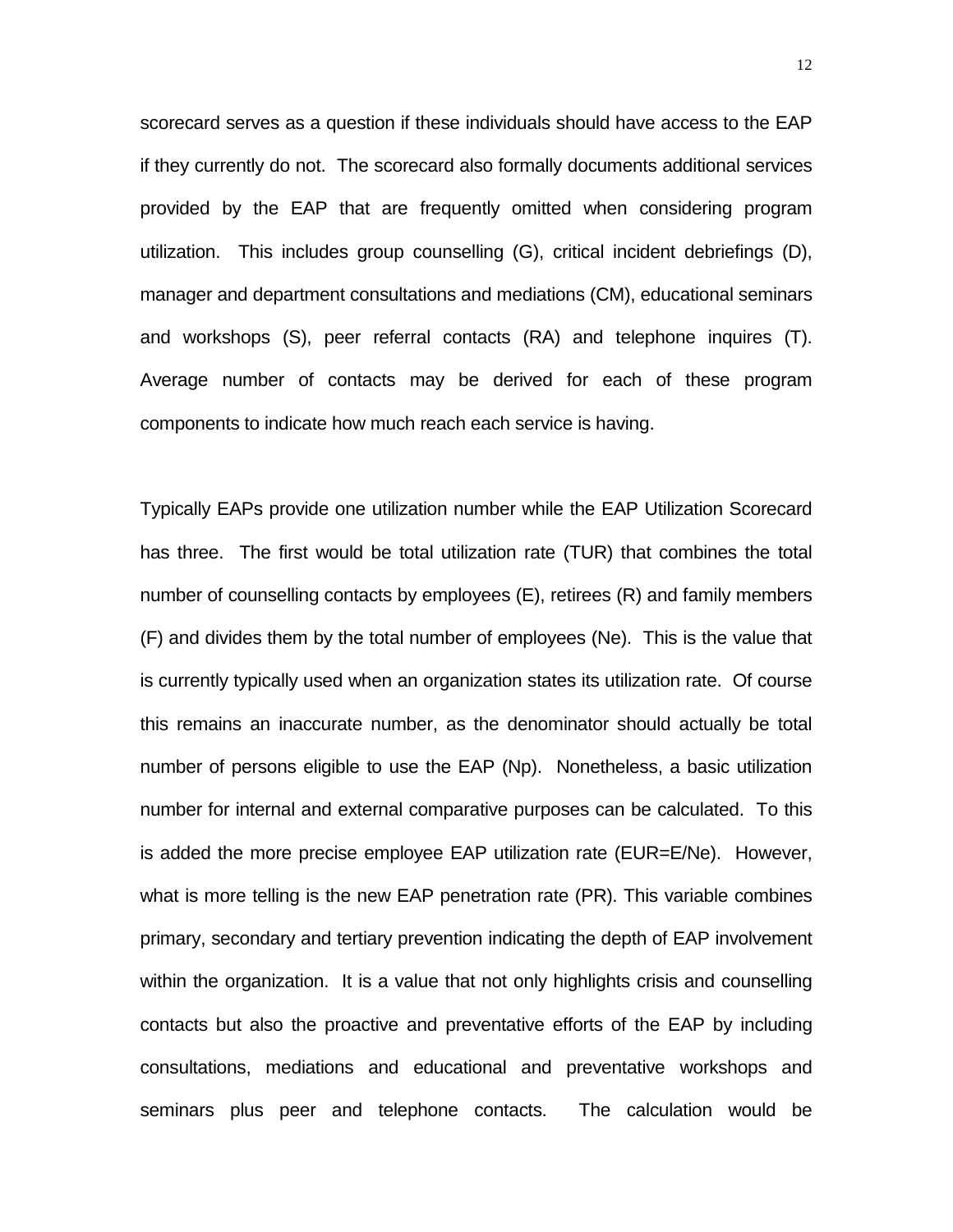(E+RE+F+G+D+CM+W+RA+T)/ Ne, though again Np would be the more accurate denominator. Within this formula there would certainly be double counting for an employee could easily be involved in a critical incident debriefing, workplace seminar and individual counselling in one year. However, this is not viewed as a detractor for it indicates the multiple levels that EAP can be used to maintain both employee and workplace wellness. As well, each facet of the EAP serves a different function and is no different than an employee using their extended health care program to access a dentist, chiropractor and x-ray service all in one year.

The EAP Utilization Scorecard, while more complicated than current utilization rate calculations, provides a more comprehensive and holistic representation of what an EAP actually does. The scorecard allows for a more accurate comparison over time within a program, as well as allowing for better comparisons between programs and between what different service providers offer as part of their EAP service packages. While in general those associated with EAP and more so those not directly involved with programs like simple numbers to illustrate what is occurring, as EAPs continue to become more complex programs reporting also needs to become not only more sophisticated but also more consistent, valid and reliable.

## REFERENCES

Alexander, P. (1993). Exploring the relationship between organizational structure, organizational climate and employee assistance program utilization. *Unpublished dissertation.*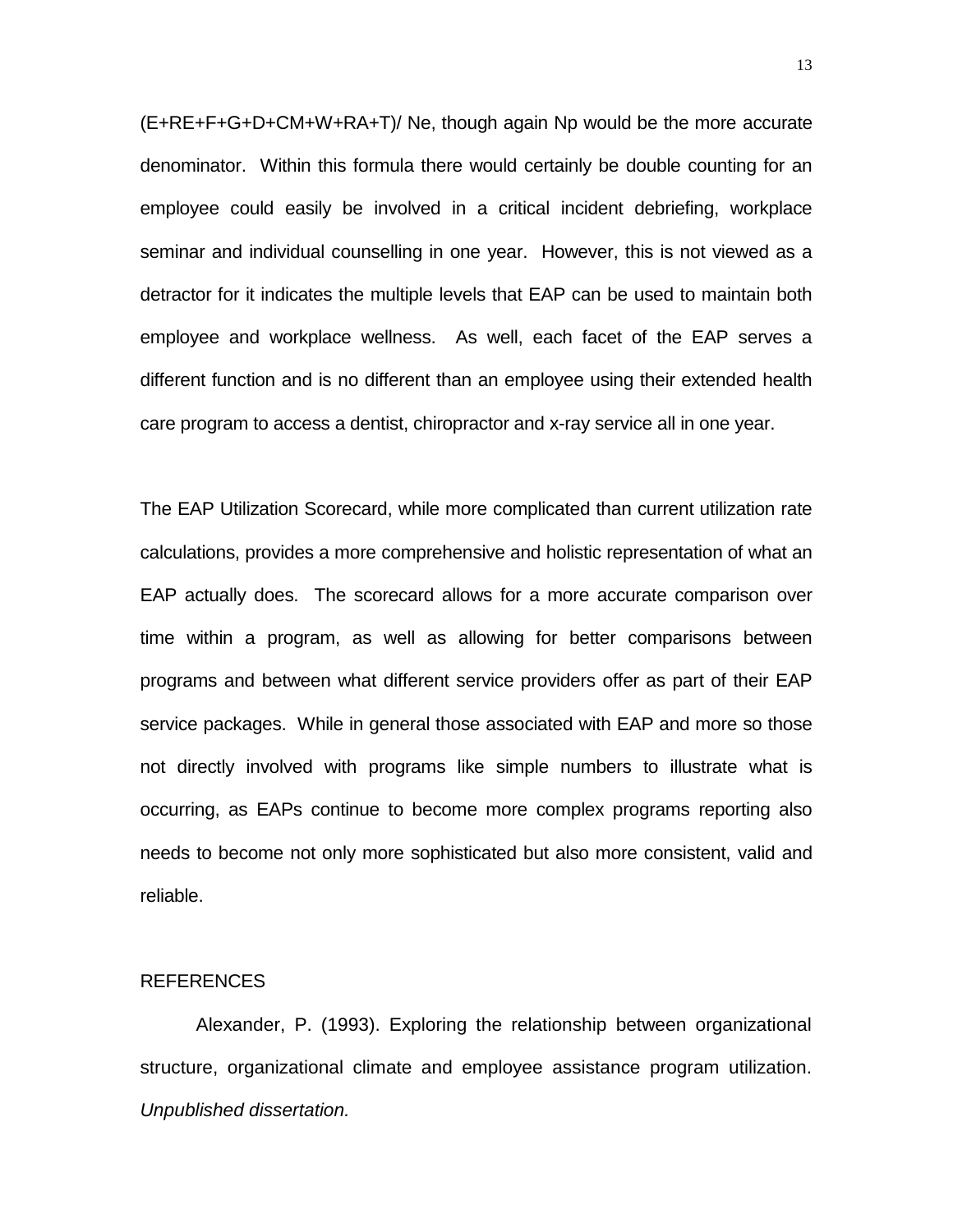Blair, B. (1999). EAPA Measurement subcommittee requests member feedback on proposed utilization definitions. *EAPA Exchange,* May-June, 26-27.

Burke, R. (1994). Utilization of employees' assistance program in a public accounting firm: Some preliminary data. *Unpublished dissertation.*

Crampton, S. (1993). Factors influencing EAP utilization: A control theory perspective. *Unpublished dissertation.*

Csiernik, R. (1999). Internal versus external employee assistance programs: What the Canadian data adds to the debate. *Employee Assistance Quarterly*, 15(2), 1-12.

Csiernik, R. (1998). A profile of Canadian Employee Assistance Programs. *Employee Assistance Research Supplement*, 2 (1): 1-8.

Csiernik, R.; Atkinson, B.; Cooper, R.; Devereux, J., and Young, M. (2001). An examination of a combined internal-external employee assistance program: The St. Joseph's health centre employee counselling service. *Employee Assistance Quarterly*, 16(3), 37-48.

French, M.; Zarkin, G.; Bray, J. and Hartwell, T. (1995). *Costs of employee assistance programs: Comparison of national estimates from 1993 and 1995*. Rockville: National Institute on Drug Abuse.

Hartwell, T,; Steele, P.; French, M.; Potter, F.; Rodman, N. and Zarkin, G. (1996). Aiding troubled employees: The prevalence, cost and characteristics of Employee Assistance Programs in the United States. *American Journal of Public Health*, 86(6), 804-808.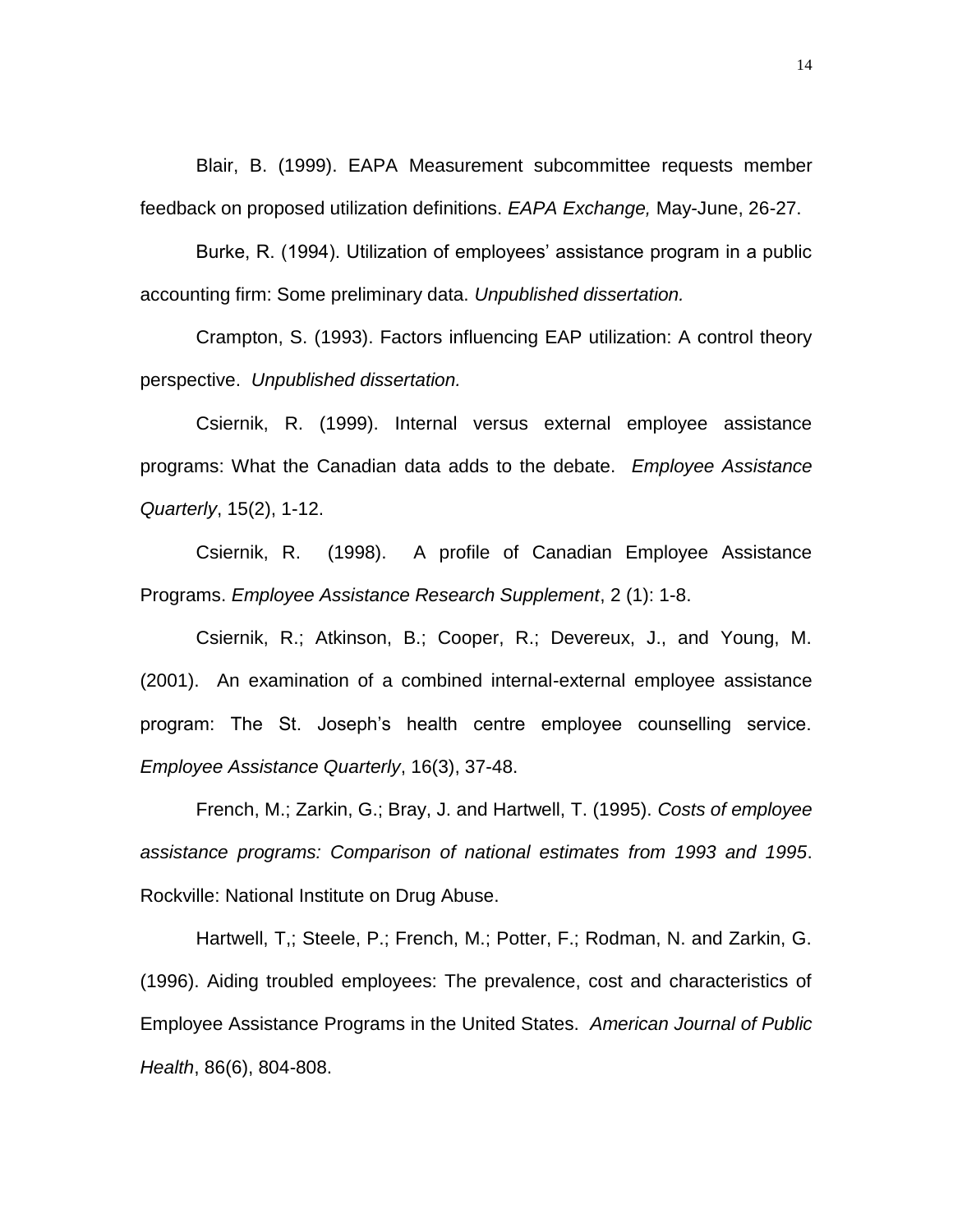Howard, J. (1992). Employee assistance programs: Teachers' perceptions about their utilization and princiapals' perceptions of their utility. *Unpublished dissertation.*

Korr, W. and Ruez, J. (1986). How employee assistance programs determine service utilization: A survey and recommendations. *Evaluation and Program Planning*, 9(4), 367-371.

Leong, D. and Every, D. (1997). Internal and external EAPs: Is one better than the other? *Employee Assistance Quarterly*, 12(3), 47-62.

Mazloff, D. (1996). Understanding employee assistance programs: A case study of communication strategies and utilization patterns. *Unpublished dissertation*.

Paries, C. (1997) Middle managers' attitudes toward employee assistance programs in the corporate setting. *Unpublished dissertation*.

Poverny, L. and Dodd, S. (2000). Different patterns of EAP service utilization: A nine year follow-up study of faculty and staff. *Employee Assistance Quarterly*, 15(4), 29-42.

Rodriguez, J. and Borgen, W. (1998) Needs assessment: Western Canada's program administrators' perspectives on the role of EAPs in the workplace. *Employee Assistance Quarterly*, 14 (2), 11-29.

Sweeney, N. (1995). Enhancing employee well-being: Evaluation of an employee assistance program. *Unpublished dissertation.*

Zarkin, G.; Bray, J; Karuntzos, G., and Demiralp, B. (2001). The effect of an enhanced employee assistance program (EAP) intervention on EAP utilization. *Journal of Studies on Alcohol,* 62 *s on Alcohol,* 62 (3), 351-358.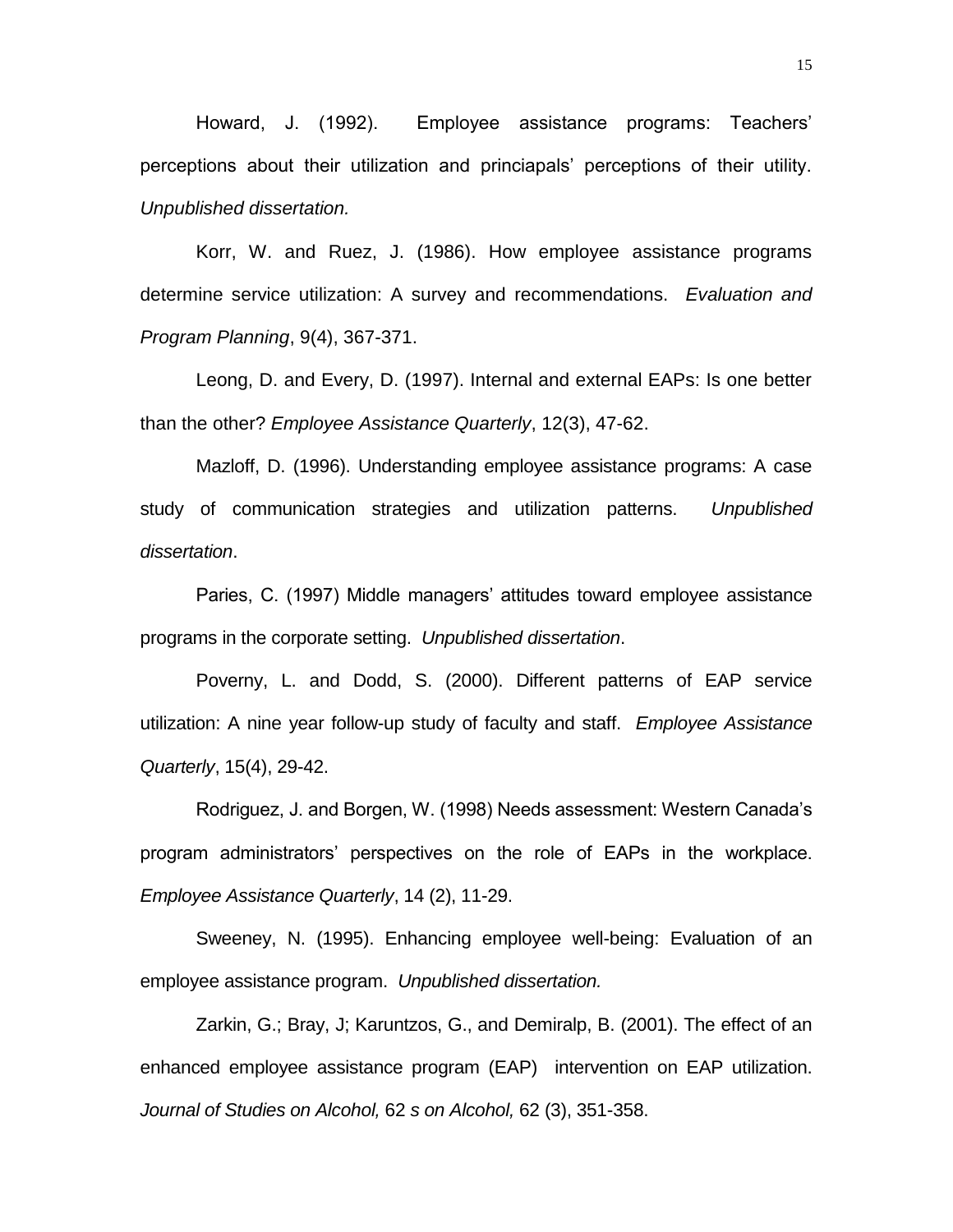Table 7.7: How Utilization Rate Is Calculated (n=154)

- no response
- defined by service provider
- not calculated
- do not know
- new files/employees (ongoing files not included)
- family + employees/total employees
- only employees using/employees (family can use)
- number of referrals/employees
- staff + families + retirees/employees
- employees only/employees (no family service offered)
- counselling sessions/employees
- number of calls/employees
- number of visits/employees
- new clients + carry overs + families/employees
- individual counselling + group sessions/employees
- new cases /household
- employee + families/employees + families
- families per year/employees
- employees + retirees/employees + retirees
- hours of service provided
- 1 our utilization rate is actually a guess. I tend to focus more on costs

# *2 calculations*

| 2 | employee use/employee population as<br>well as employees +<br>dependents/employee population |
|---|----------------------------------------------------------------------------------------------|
|   | number of people / employees as well as                                                      |

 number of contacts/employees

# Table 7.8: How A Case Is Defined (n=154)

- defined by service provider
- no response
- varies
- do not know
- do not calculate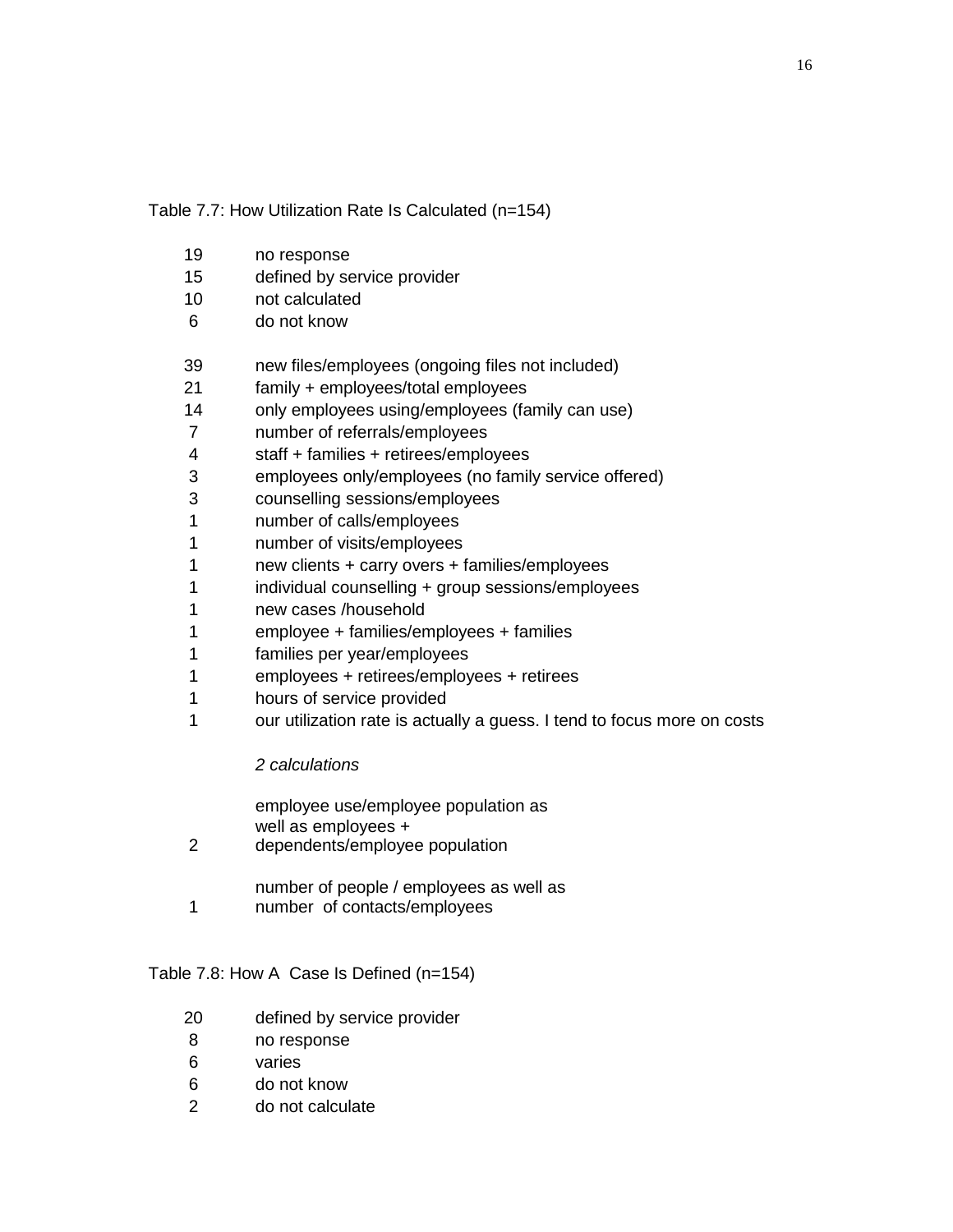- 32 one new family or one individual = 1 case
- 31 phone call or visit
- 18 actual face-to-face counseling session
- 7 2 individuals = 2 cases, 5 family members = 5 cases
- 5 each new problem is a new case even if it is the same person
- 5 15 minute phone contact
- 3 family member counted with employee as one case
- 2 any contact that leads to referral
- 2 if client file closed and then client returns in the same year = new case
- 1 defined by area of service counseling versus group 1 client can be 2 cases
- 1 every 12 hours of counselling is a new case
- 1 45 minute phone contact
- 1 4 phone contacts or one visit
- 1 only a case once treatment plan developed
- 1 only new clients, any repeat client is not a new case
- 1 couple together  $= 1$ , couple apart  $= 2$

# Table 9.4: EAP Utilization Scorecard

| 1. Total Number of Employees=<br>2. Total Number of persons eligible to use EAP= | Ne<br><b>Np</b>          |
|----------------------------------------------------------------------------------|--------------------------|
|                                                                                  |                          |
| 3. Total number of employees using EAP counselling services =                    | Е                        |
| 4. total number of face-to-face conselling sessions =                            | E <sub>1</sub>           |
| 5. total number of telephone counselling sessions =                              | E2                       |
| 6. total number of e-counselling sessions=                                       | E <sub>3</sub>           |
|                                                                                  | $Ea =$                   |
| 7. average number of individual sessions/employee=                               | (E1+E2+E3)/E             |
| 8. Total number of retirees using EAP counselling services =                     | RE                       |
| 9. total number of counselling sessions =                                        | RE <sub>1</sub>          |
| 10. total number of telephone counselling sessions =                             | RE <sub>2</sub>          |
| 11. total number of e-counselling sessions=                                      | RE3                      |
| 12. average number of sessions/retired employees=                                | $REa = (RE1+RE2+RE3)/RE$ |
| 13. Total number of family members using EAP counselling services=               | F                        |
| 14. total number of counselling sessions=                                        | F <sub>1</sub>           |
| 15. total number of telephone counselling sessions =                             | F <sub>2</sub>           |
| 16. total number of e-counselling sessions=                                      | F <sub>3</sub>           |
| 17. average number of sessions/family member=                                    | $Fa = (F1 + F2 + F3)/F$  |
| 18. Total number of persons participating in group sessions =                    | G                        |
| 19. total number of group counselling sessions =                                 | Gs                       |
| 20. average number per group =                                                   | $Ga = G/Gs$              |
| 21. Total number of debriefing participants =                                    | D                        |
| 22. Total number of debriefing sessions =                                        | Ds                       |